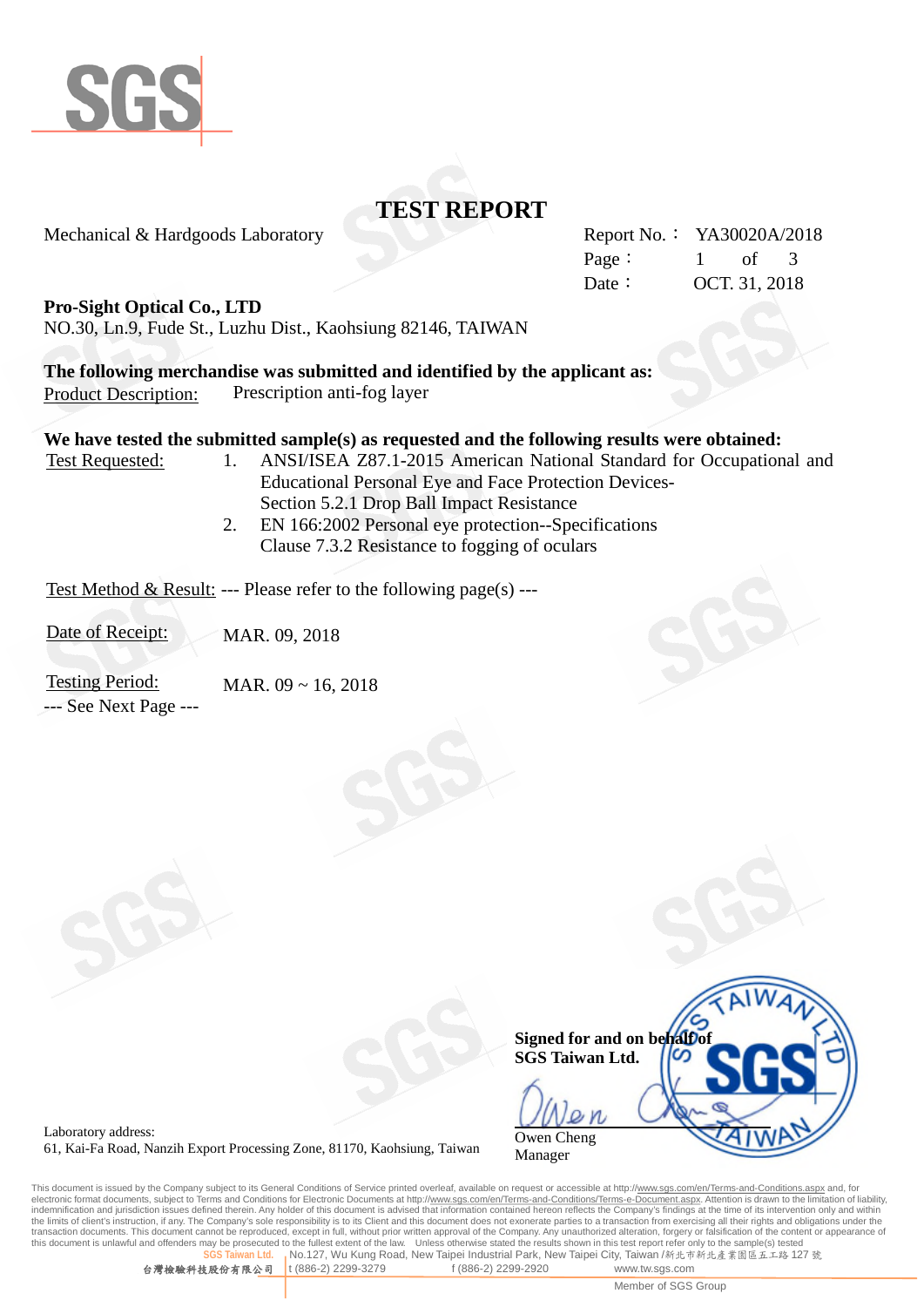

# **TEST REPORT**

Mechanical & Hardgoods Laboratory Report No.: YA30020A/2018

Page:  $2 \text{ of } 3$ 

### **Test Method & Result:**

**1. ANSI/ISEA Z87.1-2015 American National Standard for Occupational and Educational Personal Eye and Face Protection Devices**

#### Section

5.2.1 Drop Ball Impact Resistance

When tested in accordance with Section 9.6, the protector shall fail if any of the following occur when impacted by a 25.4 mm (1 in.) diameter steel ball when dropped from a height of 127 cm (50 in.) :

- lens (lens only) fractures

- 栖 piece fully detached from the inner surface
- projectile penetrates the inner surface
- 栖- lens not retained

#### **Finding**

| $\bullet$ |                    |  |
|-----------|--------------------|--|
| Sample    | <b>Test Result</b> |  |
| No. 01    | Pass               |  |
| No. 02    | Pass               |  |
| No. 03    | Pass               |  |
| No. 04    | Pass               |  |
| No. 05    | Pass               |  |
| No. 06    | Pass               |  |
| No. 07    | Pass               |  |
| No. 08    | Pass               |  |

--- See Next Page ---

This document is issued by the Company subject to its General Conditions of Service printed overleaf, available on request or accessible at http://<u>www.sgs.com/en/Terms-and-Conditions.aspx</u> and, for<br>electronic format docum indemnification and jurisdiction issues defined therein. Any holder of this document is advised that information contained hereon reflects the Company's findings at the time of its intervention only and within the limits of client's instruction, if any. The Company's sole responsibility is to its Client and this document does not exonerate parties to a transaction from exercising all their rights and obligations under the transaction documents. This document cannot be reproduced, except in full, without prior written approval of the Company. Any unauthorized alteration, forgery or falsification of the content or appearance of this document Unless otherwise stated the results shown in this test report refer only to the sample(s) tested **No.127, Wu Kung Road, New Taipei Industrial Park, New Taipei City, Taiwan /新北市新北產業園區五工路 127 號**